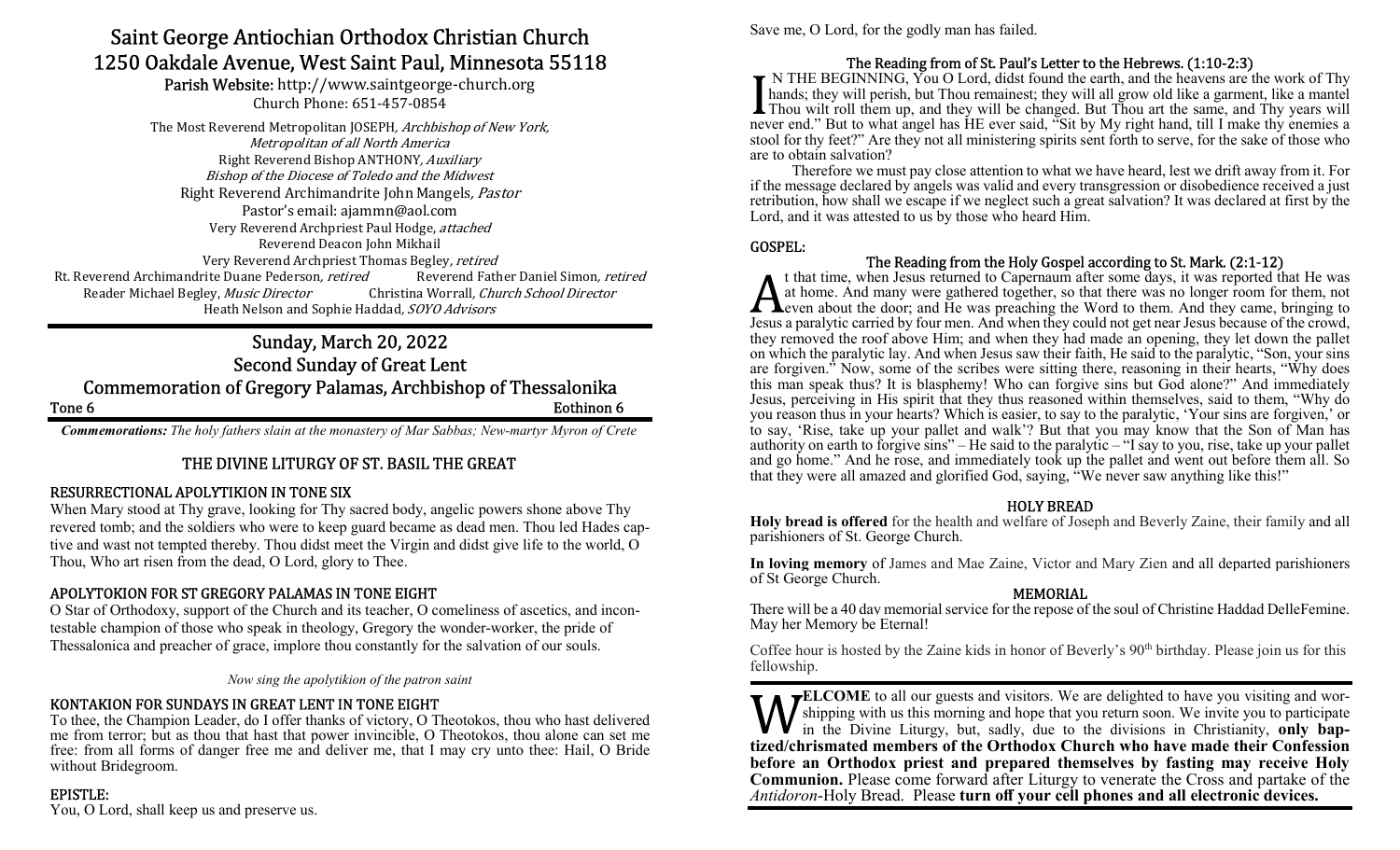# ANNOUNCEMENTS

### PRAY FOR THE SICK

Please pray for Ashley Lehner, CDR. James G. Awada, USN Ret., Kh Eileen Simon, John N & John J Etoll, Mike & Jim Etoll, Camille Goll, Irulan Cronk, Eleanor & Peter Hafiz, George Saba, Norman Holmes, Jeff Toby, Don Scott, Gigi Daugherty, Joe Hodge, Denise Zakula; Helen Kennon, Abigail Lotfallah, Genevieve, Mikhail, Nikolai Lehnen, Kh. Vergin & Tony Khoury, Mary & Alan Poulsen, Natalie Mozey, Eva & Mike Etoll, Steve Salla, Tracy Langevin, Richard Lang.

 If you are ill or having surgery and wish to be remembered in the Liturgy and daily prayers of the priest, please contact Fr. Mangels.

PLEASE NOTE: As we have announced for the past several weeks, we have RENEWED THE PRAYER LIST. That means that all of the names (many of which have been there for years) have been removed. If you would like to have someone placed on the Prayer List, please contact Brigitte (bgkstgeorge@gmail.com) to add a name.

# BULLETIN & NEWSLETTER ANNOUNCEMENT PROCEDURE

ANY announcement in the weekly bulletin and Newsletter is subject to approval by Fr. Mangels/and the Council. It is important to notify Brigitte by e-mail (bgkstgeorge@gmail.com) or **phone with all your bulletin information by NOON Wednesday** of the week before and if you offer the Holy Bread in order to print the bulletin in a timely manner. May Newsletter Deadline is **Thursday, April 14.** For holy bread scheduling contact Joan Alevizos 651-453-1894. If you would like to host Coffee Hour, please let Sanaa Jubran know at  $\frac{\text{tanajubran}(\partial \text{gmail.com})}{\text{tanajubran}(\partial \text{gmail.com})}$  or 651-245-7173). This is a "coffee hour" not a 4 course luncheon or buffet. The food is donated, please be thankful for whatever is served!

 It is completely proper to offer more than one memorial or to share the Holy Bread on the same Sunday.

| <b>HOLY BREAD LIST</b>  | <b>COFFEE HOUR</b>           |                          |
|-------------------------|------------------------------|--------------------------|
| Mar. 27, Amy Colliander | (40 Day memorial Ellie Saba) | Amy Colliander           |
| Apr. 3, Rita Khoury     | <b>FALAFEL</b>               |                          |
| Apr. 10, Pat Percy      | (memorial Pete & Rosa)       | Percy                    |
| Apr. 16, Sunday School  | Lazarus Saturday             | Percy/Jubran Fried Dough |
| Apr. 17, (OPEN)         | Palm Sunday                  |                          |
| Apr. 23, $(OPEN)$       | Holy Saturday (am)           |                          |
| Apr. 23,                | Pascha Divine Liturgy(pm)    |                          |

# THIS WEEK AT ST. GEORGE

Sunday, March 20, Second Sunday of Great Lent Vespers, St George Greek at 4:00pm

Wednesday, March 23, Pre-Sanctified Liturgy at 6:30pm

Friday, March 25, Annunciation Service at 6:30pm

Friday, March 25, Annunciation Dinner following service

Saturday, March 26, Vespers at 5:00pm, https://youtu.be/DzeiLz-Kdk

Sunday, March 27, Matins & Divine Liturgy at 9:00am, https://youtu.be/4Yd9FTANILo

Sunday, March 27, Pan-Orthodox Vespers, St. George Antiochian Orthodox Church, at 4:00pm

# CONDOLENCES

We offer our condolences to Lisa Mikhail and family for the passing of her cousin Cindy Farrington on Saturday, March 12. May her memory be Eternal!

"Lord Jesus Christ, Son of God, have mercy on me."

# AOWNA/LADIES ACTIVITIES

March is Antiochian Women's Month!

Each Sunday in March, women will read the Epistle, serve as ushers for the Divine Liturgy (during Communion and dismissal from Liturgy), and pass the collection tray. We are looking for women to fill these roles for each of the four Sundays in March, and we would love to see as many women serve as possible! If you would like to participate or have any questions, please see me, give me a call or email me. Thank you!  $\sim$ Jennifer Buddensiek (651) 295-7335; Jnbuddensiek@gmail.com Today Rahwa Tesfe and Lisa Mikhail will serve as ushers during the Divine Liturgy. The Epistle will be read by Carissa Wintheiser.

#### Women's Month at St. George – Guiding Star Wakota Donation Collection

During the month of March, we are accepting donations for Guiding Star Wakota. They are an organization in West Saint Paul that offers support for pregnant women and their families. The items of greatest need are: • diapers (sized 6, 5 and 4) • pull-ups • wipes • baby bath towels • baby wash cloths • infant- 6mo socks • baby shampoo/baby wash • baby bottle • infant books/toys • any and all infant to 3yr donations would be appreciated!

Please have all donations delivered by March 27th. There will be a box in the hall for donations. Thank you for your donations! If you have any questions or for further information please ask Else Bailey at ERicha4997@gmail.com.

 Wednesdays during Lent we will have Soup Suppers after the evening services. All soups to be fasting soups. March 23-Beverly/ 30-Deb & Eva, April 6-Boshra/13-

Tony/George

- Fridays during Lent we will have Lenten Potluck Suppers before the evening services beginning at 6:00pm. Bring a Lenten dish, bread or dessert.
- Friday, March 25th 10:00 come and help make Spinach pies. We need many hands (ladies and men)
- $\bullet$  March 25<sup>th</sup>, we will be serving a Fish Dinner following the Liturgy for Annunciation. (Vicky circle cook, Pat Burbank circle setup/serve, Pat Percy circle cleanup)
- Saturday, March 26th, Boshra Haddad has invited all the women to her home for a Lenten Luncheon at 11:30am. Her address is 8232 Pennsylvania Road, Bloomington, MN. (Please let Boshra know if you are planning on attending, 612-709-5441)
- Sunday, March 27<sup>th</sup>, at 4:00pm The Pan-Orthodox Vespers will be at our church. A Lenten meal will be served. (Pat Percy circle cook, Vicky Michaels circle setup/serve, Pat Burbank circle cleanup) Please help when it is your turn.
- Grants: Each year, the Antiochian Orthodox Women of North America award grants, in the amount of \$500 each. The grant is meant to help women with the cost of education or training, which they have undertaken to improve their circumstances or those of their families. The qualifications for the grant are as follows. Applicants must:

-Be a female, 26 years of age or older

-Be a member in Good Standing of their Antiochian Parish

-Be actively involved in the worship, service, and social life of her parish

-Be applying for, or registered in, an academic or trade study program

-Demonstrate financial need. \*Interested women may contact Father John Mangels

### FOCUS NEEDS

Clothing Closet Update - Our stores are FULL with winter clothing! Thank you! With spring weather coming we are no longer taking winter items but will welcome spring and summer clothing after April 15.

Food Shelf Update - We have ample supply at the moment of boxed macaroni and cheese, honey, and flour and sugar. We are in need of: shelf stable milk or dried milk, pancake mix and syrup,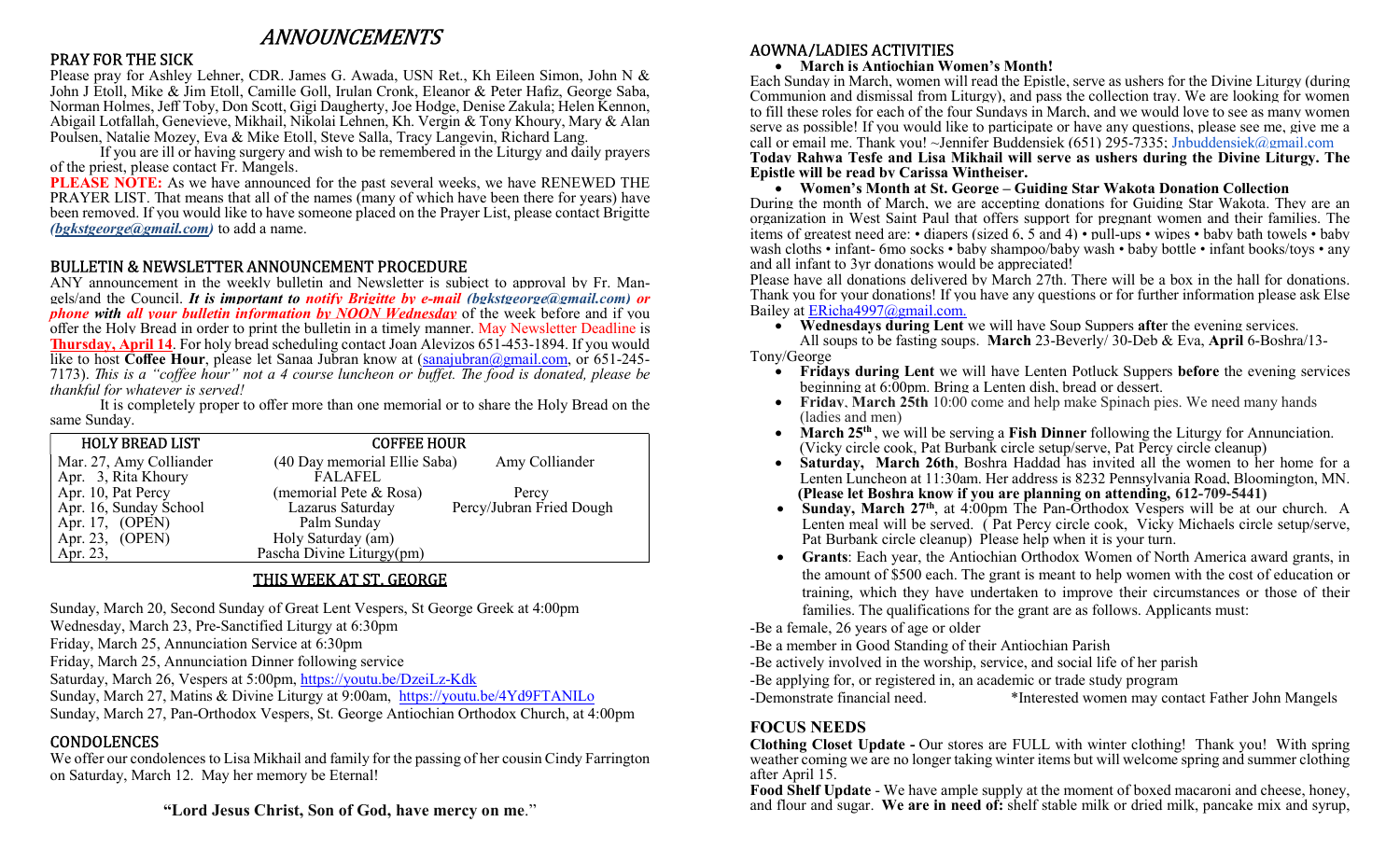pasta sauce, smaller peanut butter jars, jelly, graham crackers and cookies, ground coffee, tea bags, hot chocolate packets, cake frosting, canned meats, pasta sauce, pastas, canned vegetables, olive, corn and vegetable oil, cereal and instant oatmeal, raisins, meal in a can such as beef stew, spaghettios, ravioli, soups - all kinds, cookies and crackers. Thank you in advance for all you do to love and support our clients. Vera Proctor and Judy Purham.

### NEIGHBORS FOOD SHARE APPEAL

With generous support from you, Neighbors' goal is to raise a combined total of 400,000 pounds of food and dollars during this year's Minnesota FoodShare Campaign which runs from February 28 - April 10, 2022. Donations made during the March Campaign are important because additional grant money is awarded to food shelves based on how much food and funds they can raise during the campaign. GIVE MORE BY MAKING A CASH DONATION TO YOUR LOCAL FOOD SHELF. Financial donations go further due to access to food banks and discount purchasing programs, allowing food shelves to purchase items most needed in their community. For more info, go to https://youtu.be/YbEoWWZTevI Checks to Neighbors can be given to our Neighbors representatives Willy Percy or Michelle Apman.

### ST GEORGE BOOKSTORE

The bookstore offers an array of quality Orthodox Christian books, icons, jewelry, music, and gifts. We greatly appreciate your support for our Bookstore.

### COOPERATIVE CATECHISM WINTER 2022

Join us for our MEOCCA, Winter 2022 Cooperative Catechism course. Mondays from 7-9 pm. The course is open to all; people interested in learning more about Orthodox Christianity, inquirers, catechumens, and current Orthodox Christians as well! The course is an excellent opportunity to deepen the knowledge of the Orthodox Christian Faith. Classes will be held in person and online via Zoom. Register online at https://forms.gle/fwkxDmA2P7AkcqNj8 or www.meocca.org. Feel free to join us for an individual session as well! Facebook event: https://fb.me/e/2iwrFZa9u

THE CHURCH FATHERS SPEAK—Whereas we ought to mourn for our own transgressions and repent, punishing sin with fasting, and, by not judging our neighbor, anticipate before the goodwill of the common Judge and obtain His mercy. Instead, we pay all of this no sort of attention; we leave our own sores unattended, rather setting ourselves up as severe investigators into those of others, which are no concern of ours. We pry into their talking, walking and smiling…And this we do as though a righteous judge, presiding according to divine decrees, having given license to the flow of our tongue, we do not blush at acting thus shamefully all day long. St. Photios the Great

# LENTEN PRAYER INVITATION

For the last few weeks we have encouraged you to check out The Encounter, the new daily Orthodox prayer app from Faithtree Resources. We are inviting you to join us and other Orthodox Christians around the world to make a committed prayer effort during Lent. While the Encounter encourages three prayer times per day for a total of 25 minutes, we invite you to make a prayer commitment that works for you. Lent is the perfect time to dig into improving a spiritual habit like prayer. The world needs Christians on their knees, praying. Join us during Great Lent as we come before God daily; on behalf of the Church, as the Church. If you have questions, contact Chuck Carter at 404-594-9246 or heychuckcarter@gmail.com"

#LentenInvitation #PrayingGreatLentTogether

### UMN OCF

Calling all High School Juniors and Seniors! Orthodox Christian Fellowship is a national organization for college students to explore their faith. We are inviting you to join us for the college experience. Please check out our website under events at www.ocfumn.com!

# ANNUAL FALAFEL DINNER

Please join us, as we honor the Lenten tradition started by the late great Fr. John Khoury in 1976. The 46<sup>th</sup> ANNUAL ST. GEORGE FALAFEL DINNER Sunday, April 3 Noon-3pm.

 The beloved Fr. Khoury began this tradition 46 years ago, and it has been our honor to continue it in his name. Despite all the restrictions on gatherings last year, it turned out to be the biggest in history with sales being almost 25% more than our previous year. We ask you to please either pre-pay in advance or make a "reservation" in order for us to know how much to make. Also available on hand will be bags of bread, containers of garlic sauce, and hummus available for purchase for \$5 each.

- Tickets/reservations can be made by contacting: GEORGE KHOURY-651-208-3954 or WE WILL ACCEPT CASH & CHECKS AT CHURCH ON THE DAY OF THE EVENT
- All proceeds go to St. George Church
- Sponsored and prepared by Beirut Lebanese Restaurant, West Saint Paul.

# CONTRIBUTING STOCK OR MUTUAL FUNDS

St. George now has a brokerage account and can accept transfers of stocks and mutual funds. Parishioners have expressed interest in making offerings or contributions in this way for the potential tax savings (please consult your tax advisor). We have already received donations through the brokerage account and it has been a smooth process. If you are interested in donating in this way, please contact the parish council chairman or treasurer.

#### THE LIFTING OF COVID RESTRICTIONS

Metropolitan Joseph, following the directives from the CDC and in consort with the Governor of Minnesota has lifted all COVID-19 restrictions. Masks are no longer required at this time in Church and the social distancing protocols have ended in the municipality of West St. Paul. Anyone who wants to wear a mask is perfectly free to do so at any time. But according to the letter from our Metropolitan which I sent out on Friday, May 14, 2021, we are back to full and normal Parish Life!

# PRISON MINISTRY

Orthodox Christian Prison Ministry is looking to hire a part time Mail Production Assistant. The salary being offered is \$15-\$17 based on any previous experience and 8-10 hours per week. Must be flexible in how hours are scheduled. Duties would include assembling large mailers, operating a postage meter and paper folder, assembling packages of books and materials for mailing to people in prison, dropping off mail at the Signal Hills post office, and filing. The person hired would be working for Zossima Daugherty, Director of Prison Correspondence and doing their work out of an office to be located in the FOCUS building in St. Paul. If you are interested in this position, contact Zossima Daugherty at zdaugherty@theocpm.org

#### PRACTICAL CONSIDERATIONS FOR LENT

Be purposeful about the following ascetical disciplines:

- 1) increased prayer and worship; make plans for intensified personal prayer and attending Lenten services;
- 2) fasting according to church guidelines; don't make up your own fasting rules; seek advice from priest about how to grow in this discipline;
- 3) budget to give alms which means setting aside money for the poor;
- 4) confess your sins; daily in prayer, make amends with others and sacramental confession with the priest:
- 5) reduce distractions with less television and internet; avoid parties and social gatherings;
- 6) Learn and grow by participating in lectures, seminars and retreats. These are some of the main pillars of the Lenten experience. If any questions, please contact your pastor